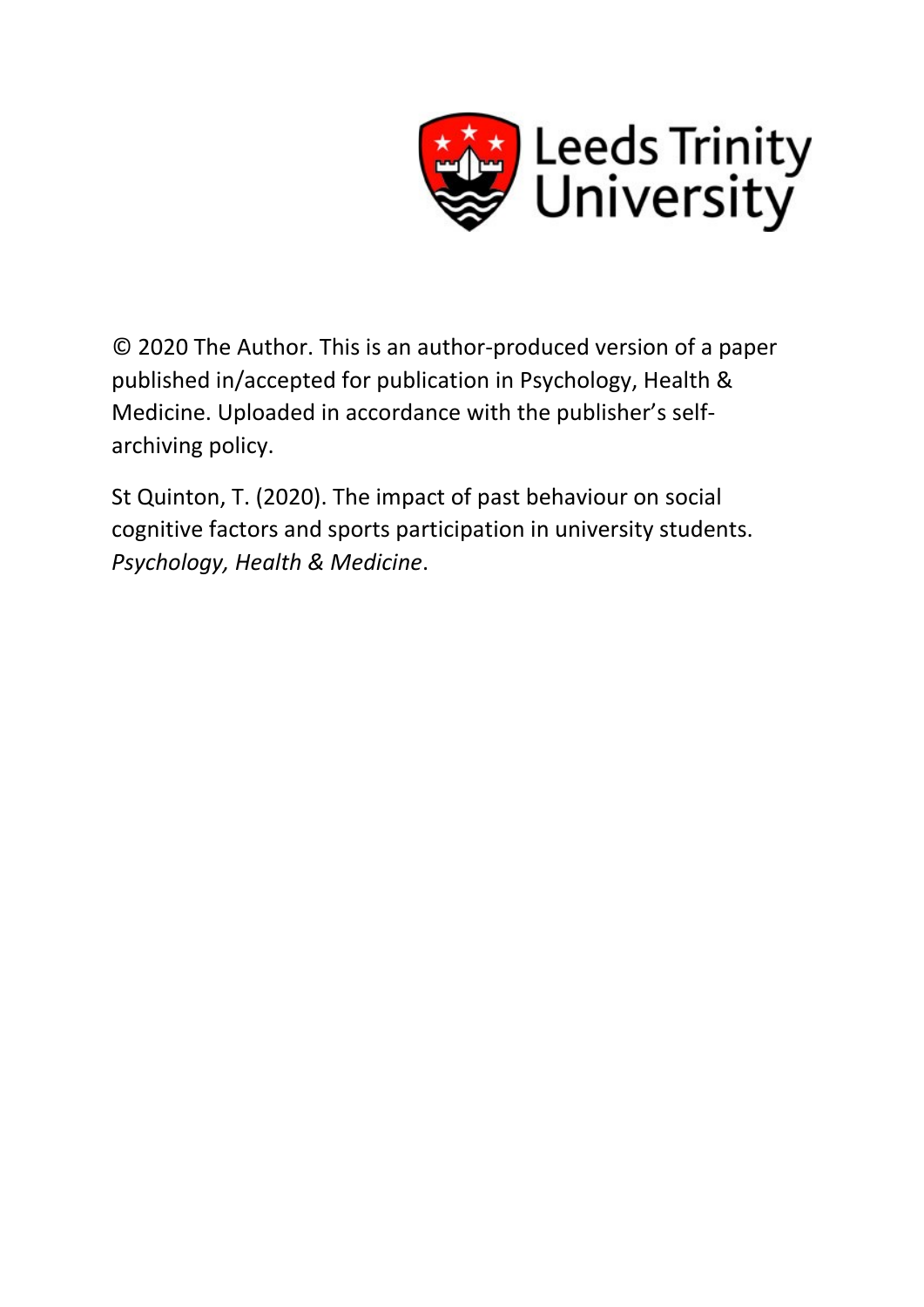# **Title: The impact of past behaviour on social cognitive factors and sports participation in university students**

# Tom St Quinton\*

School of Social and Health Sciences, Leeds Trinity University, Leeds, UK,

\*Corresponding author Tom St Quinton School of Social and Health Sciences Leeds Trinity University Leeds, LS18 5HD United Kingdom E-mail: t.stquinton@leedstrinity.ac.uk

# Running title: PAST BEHAVIOUR IN SPORT

Funding statement: This work was supported by a Leeds Trinity University PhD studentship

Conflict of interest: The author declares no conflict of interest

Ethics approval statement: The study received ethical approval from the institutional ethics board

# **Accepted version**

The impact of past behaviour on social cognitive factors and sports participation in university students. *Psychology, Health, & Medicine*, DOI: [10.1080/13548506.2020.1847304](https://doi.org/10.1080/13548506.2020.1847304)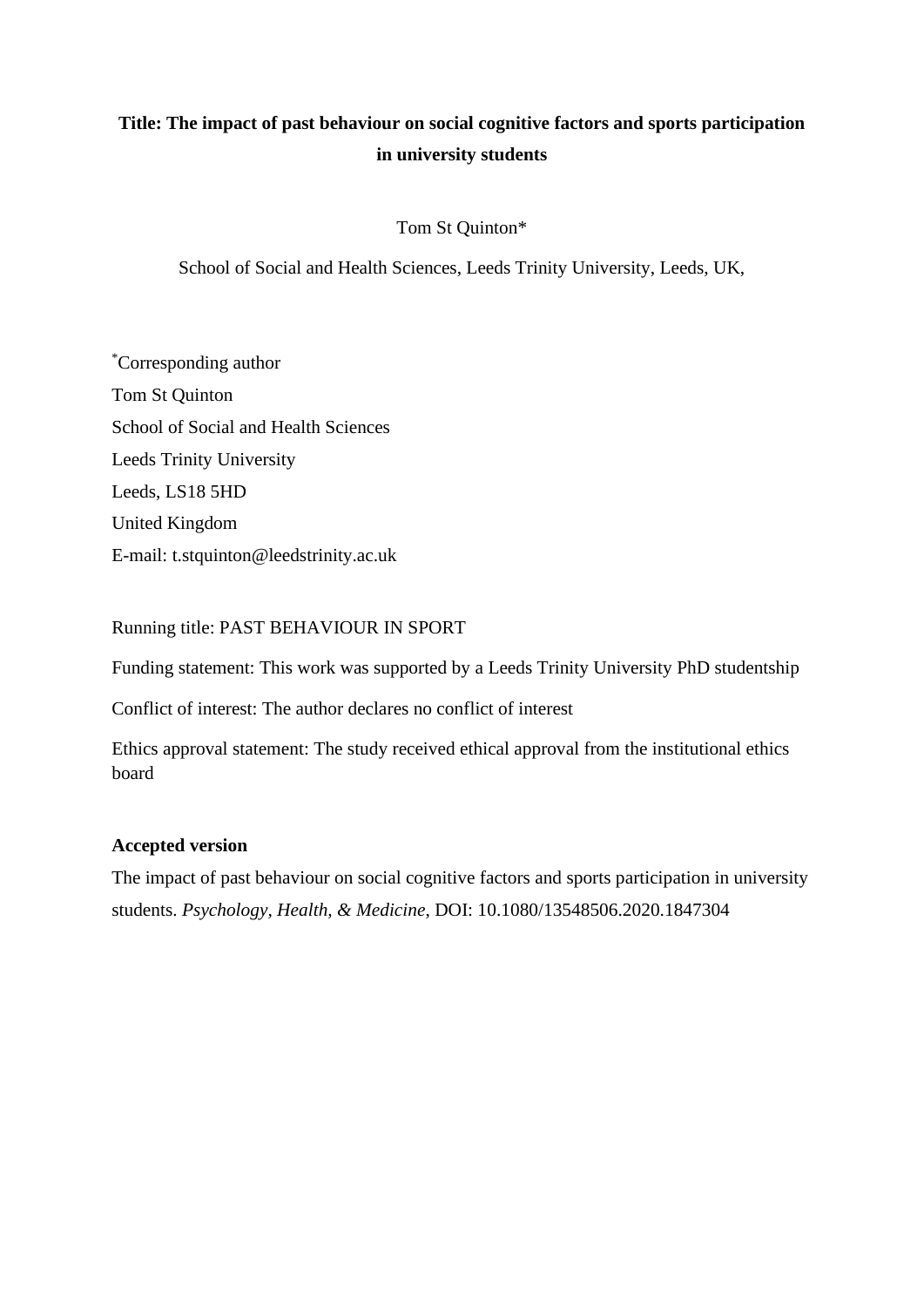# **The impact of past behaviour on social cognitive factors and sports participation in university students**

### **Abstract**

Sport can provide many health benefits to university students, yet participation rates in transitioning students tend to decline. The Theory of Planned Behaviour can be used to understand participation in health behaviours. The inclusion of past behaviour has been shown to have significant effects on social cognitive constructs and future behaviour. The purpose of the study was to understand the relationship between social cognition constructs and past behaviour relating to sports participation. A prospective correlation design was used with two waves of data collection. First-year university students  $(N = 286)$  completed assessments of social cognition constructs and past behaviour. Four-weeks later participants completed follow-up measures of their participation in sport. Two structural equation models were conducted; Model 1 tested the influence of TPB constructs on behaviour and Model 2 included past behaviour. Model 1 accounted for 59% of the variance in intention and 42% in behaviour, which increased to 68% and 43%, respectively, in Model 2. Model 1 showed all three antecedents of intention to be significant and intention to predict behaviour. Intention also mediated the effects of attitude, subjective norm, and perceived behavioural control on behaviour. Model 2 demonstrated similar direct and indirect effects. Additionally, past behaviour had a total effect on behaviour and a direct effect on all TPB constructs. The effects of past behaviour on intention and behaviour were mediated by TPB constructs and there was no direct effect from past behaviour to behaviour. The study found the TPB to explain university students' participation in sport and the effects of past behaviour to be mediated through social cognition constructs. This suggests interventions should focus on the conscious, deliberative factors underlying sports participation rather than habitual, automatic factors. This could be due to the unstable environments first-year students navigate when transitioning into university.

Keywords: past behaviour; sports participation; social cognition; theory of planned behaviour; health behaviour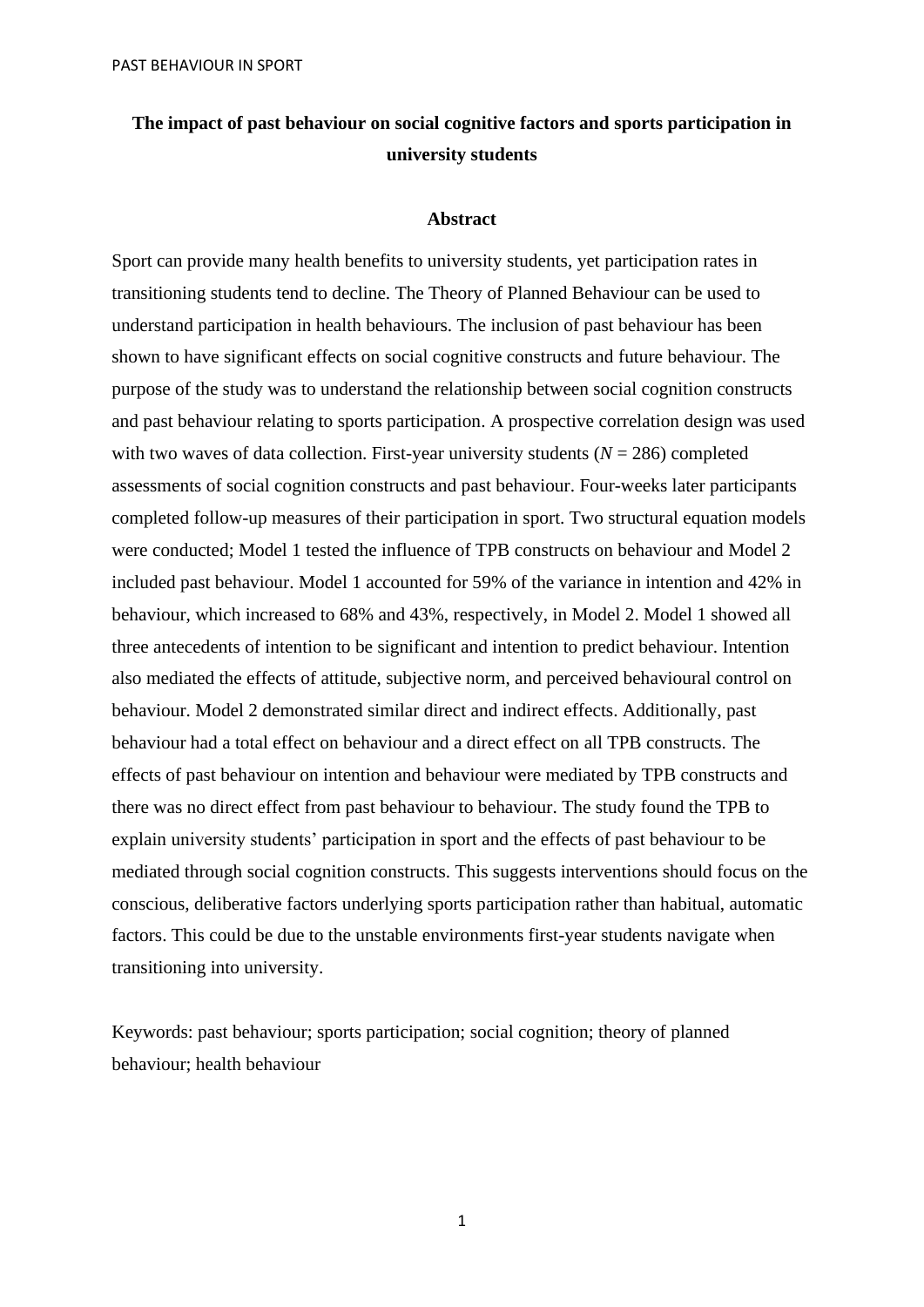#### **Main text**

### **Introduction**

Sports participation has many health benefits (Buckworth et al., 2013), yet participation rates in transitioning university students is poor (Webber & Mearman, 2009). To understand and change health behaviour, theories of social cognition can be adopted, such as the Theory of Planned Behaviour (TPB; Ajzen, 1991). Despite TPB constructs demonstrating impressive variance in behaviour, research has found past behaviour to play a substantial role in future behaviour (Conner & Armitage, 1998; Norman et al., 2000). According to the TPB, model constructs should mediate past behaviour effects. However, recent research has found a residual effect which has been suggested to represent automatic, habitual processes (Brown et al., 2018; Hagger, 2019). Not considering the role of past behaviour can have consequences both theoretically and practically. It is therefore important to establish the role of past behaviour on key social cognitive constructs and sports participation in transitioning university students.

#### *Background*

Students transitioning into university tend to engage in less health enhancing behaviours and more in unhealthy behaviours (Cameron et al., 2015; Crombie et al., 2009; Goldstein et al., 2015). This is also applicable to sport whereby despite its many health benefits (Buckworth et al., 2013), university students choose not to participate (Webber & Mearman, 2009). The transition from familiar and controlled environments to those that are more unstable means first-year students face considerable challenges to participate in healthrelated behaviours and adopt healthy lifestyles (Crozier et al., 2015; Steptoe et al., 2002). However, this period of instability provides an opportunity to influence the behaviours undertaken.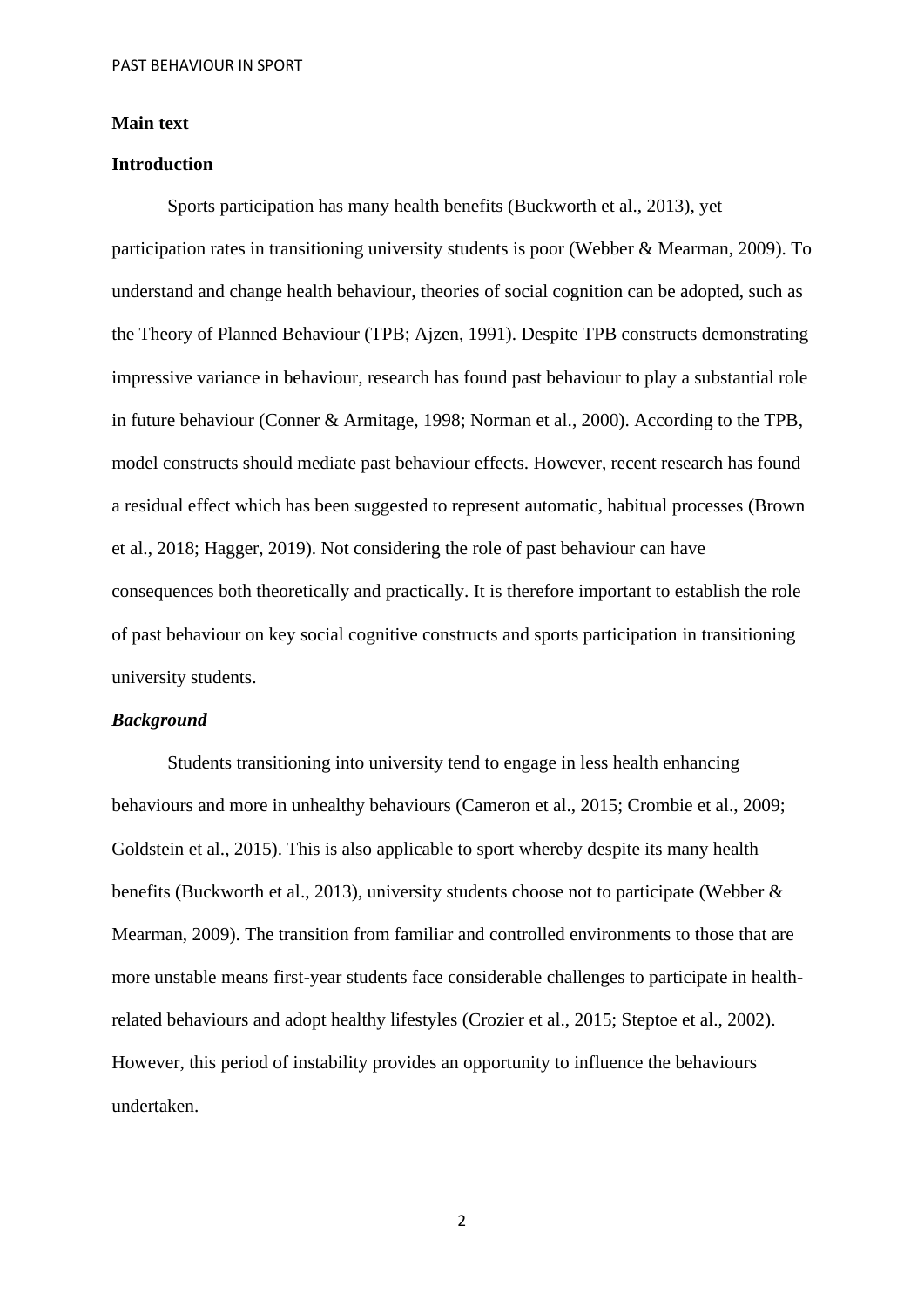Theories of social cognition can be applied to understand and change health behaviours (Conner & Norman, 2015). The TPB asserts intention as the proximal determinant of behaviour. Intentions are influenced by attitude (i.e. the evaluation of a behaviour), subjective norm (SN) (i.e. the normative influences of other people ), and perceived behavioural control (PBC) (i.e. the amount of control over a behaviour). Primary and metaanalytic studies have attested to the predictive utility of the TPB, with theory constructs explaining between 40%-45% of the variance in intentions and 19%-36% of the variance in behaviour (Armitage & Conner, 2001; Hagger et al., 2002; McEachan et al., 2011).

Despite its utility, research has found behaviour to be influenced by past behaviour (Conner & Armitage, 1998; Norman et al., 2000). According to the TPB, past behaviour can indirectly affect future behaviour through model constructs (Ajzen, 1991). However, research has found a residual effect of past behaviour when accounting for social cognitive constructs (Brown et al., 2018; Conner et al., 1999; Hagger et al., 2016). This direct pathway has been suggested to represent automatic processes that act beyond a person's awareness (Gardner, 2015; Hagger, 2019). Habits, for example, are automatically triggered actions in response to contextual cues (Gardner et al., 2016). Past behaviour may also lead to attenuation effects between social cognitive constructs and behaviour (Hagger et al., 2018).

Ouellette and Wood (1998) posit novel, unstable behaviours to be influenced by deliberative processes and habitual behaviours to be influenced by past behaviour. Greater effects of social cognitive constructs relative to past behaviour would provide support for the former whereas larger effects of past behaviour relative to social cognitive constructs would lend more to the latter. It could be that sports participation in transitioning university students is a consequence of deliberative processes, past behaviour independent of social cognitive constructs (i.e. habit), or a hybrid of the two.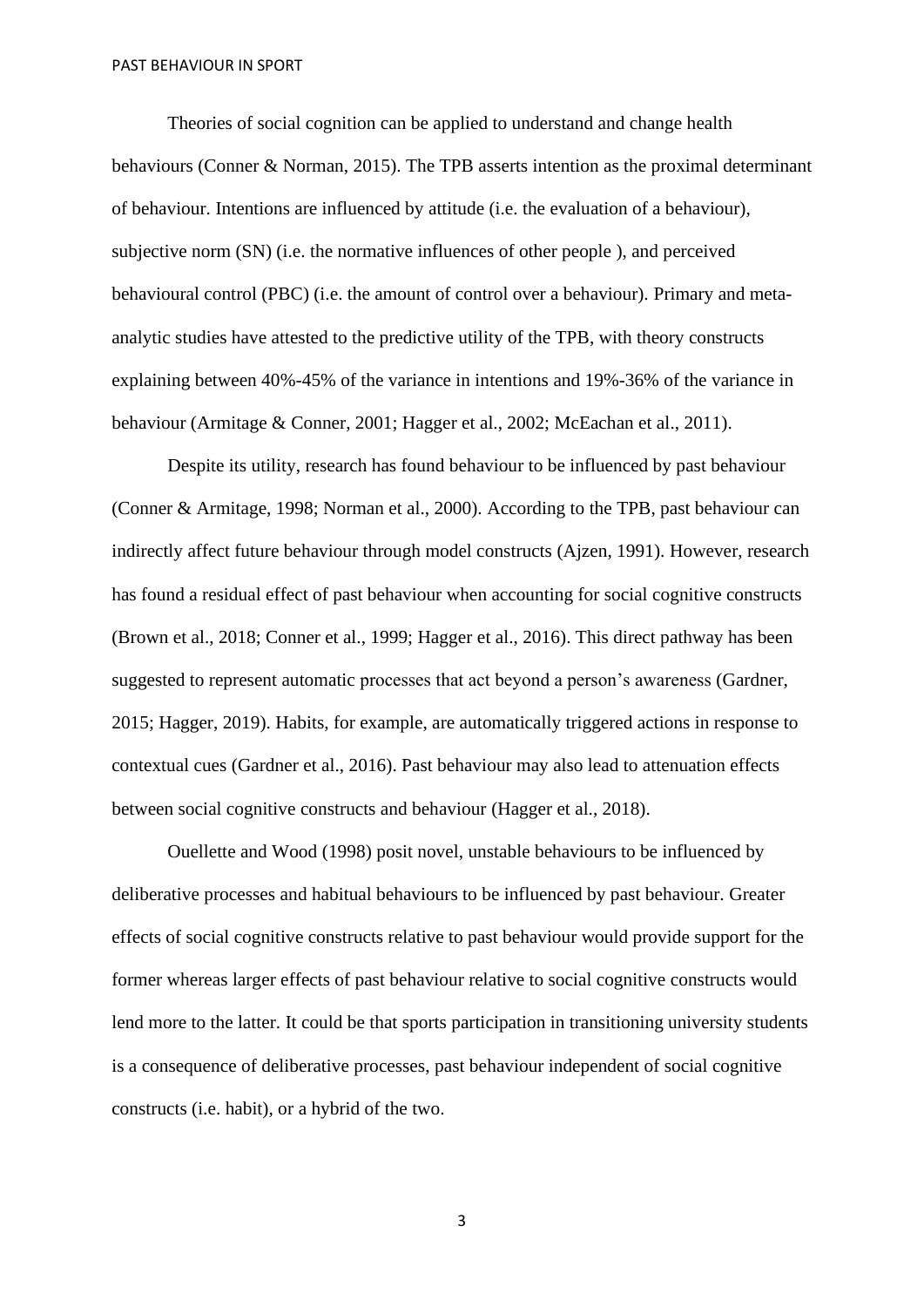By not considering the role of past behaviour, studies may overestimate the importance of TPB constructs. For example, significant additional variance captured by past behaviour but attributed to social cognitive predictors would infer greater responsibility of conscious processes. This would apply also to the indirect effects; attenuation effects on behaviour could reduce the impact of TPB constructs whilst highlighting the importance of past behaviour. Finally, beyond explanatory purposes, failure to account for past behaviour could miss identifying important modifiable intervention targets (Hagger et al., 2018). Related to sports participation in transitioning university students, it is therefore important to understand the influence of past behaviour and social cognitive factors.

#### *Purpose*

The study examined the influence of past behaviour on TPB constructs and sports participation. Model 1 examined the direct relationship between attitude, SN and PBC on intention, and the direct effects of PBC and intention on behaviour (see Figure 1). Model 1 also tested the indirect effects of attitude, SN, and PBC on behaviour mediated by intention. Model 2 examined the influence of past behaviour on TPB constructs and behaviour (see Figure 2). The model also tested the indirect effects of past behaviour on intention through TPB constructs, and the indirect effects of past behaviour to behaviour through intention.

Consistent with the TPB, the antecedents of intention were expected to demonstrate direct effects on intention, and PBC and intention were expected to directly affect behaviour. It was hypothesised that intention would mediate the effects of attitude, SN, and PBC on behaviour. With the inclusion of past behaviour, a total effect of past behaviour on intention and behaviour was expected. Two alternative predictions were made relating to the specific influence of past behaviour; 1) in accordance with the TPB, social cognitive constructs would fully mediate the impact of past behaviour on intention and behaviour, and there would be no direct effect of past behaviour on future behaviour when controlling for social cognitive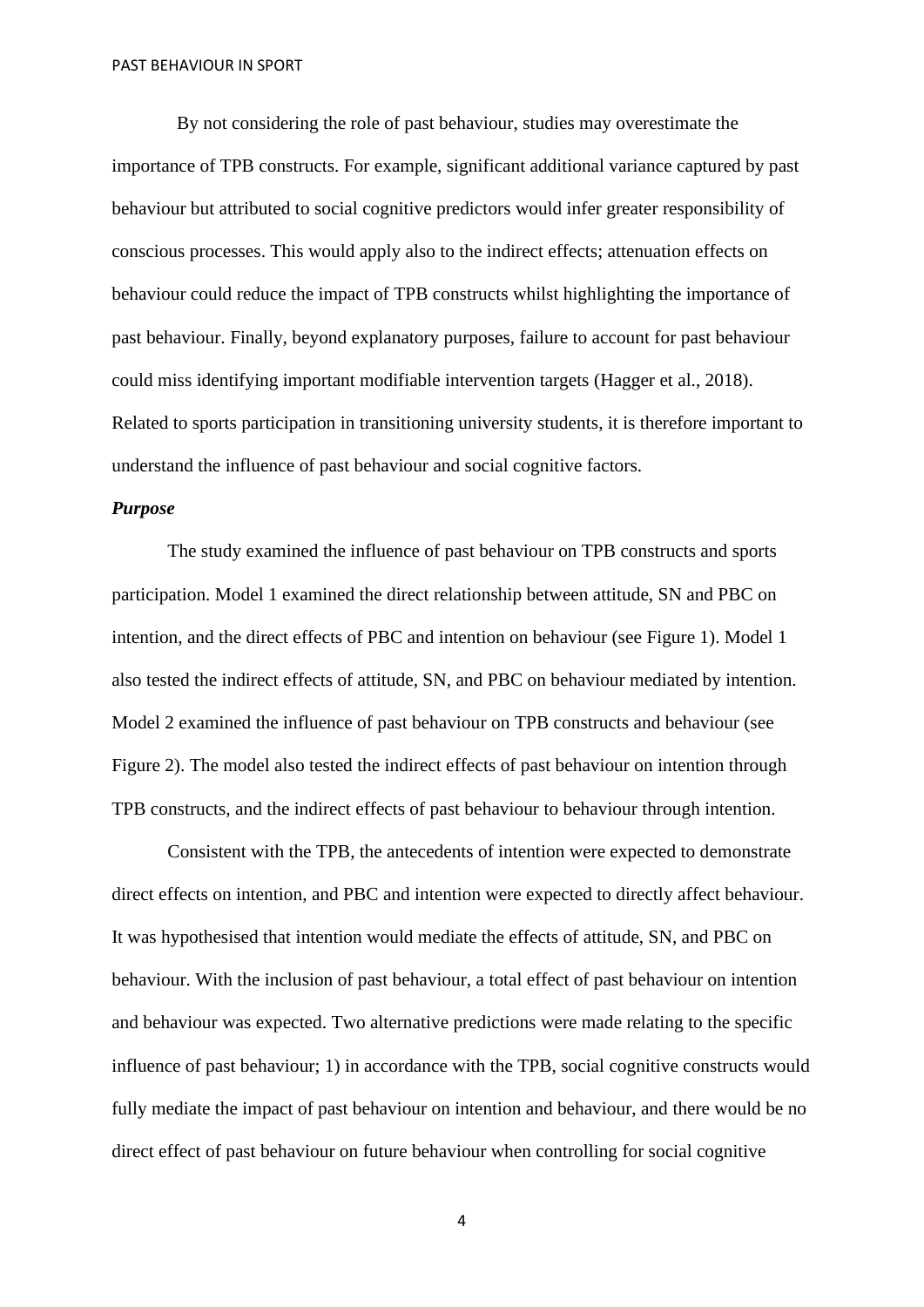factors, or 2) past behaviour would have a direct effect on future behaviour when controlling for TPB constructs.

#### **Materials and methods**

#### *Participants*

Participants recruited to the study were first-year undergraduate students attending a small-sized higher education institution in the UK. A purposive sampling strategy was adopted to recruit participants using university announcements, advertisements, and word-ofmouth. Recruitment was undertaken within a four-week period midway through the first semester of the academic year. Interested participants were provided an information sheet and gave informed consent. Participants enrolled in the study voluntarily, without any incentives, and were assured of data confidentiality. The study received full ethical approval from the school ethics board.

## *Design and procedure*

A prospective correlation design was used with two waves of data collection. Participants were required to complete a questionnaire at T1 and four weeks later at T2. Participants were asked to adhere to the specific definition of sport; participation in university sport for at least 30 minutes, once a week, during the next month (note this changed to 'past month' for T2 behaviour assessments). Once T2 questionnaires had been completed, participants were thanked for their participation and provided debrief information. Pseudo codes were used to match T1 and T2 data.

#### *Measures*

Measures were taken at T1 and four weeks later at T2.

T1: TPB constructs were assessed in accordance with standard procedures (Ajzen, 1991, 2002). Five items measured attitude (e.g. For me, participating in university sport would be, Bad-Good, Cronbach's  $\alpha$  = .85), five items measured SN (e.g. People who are important to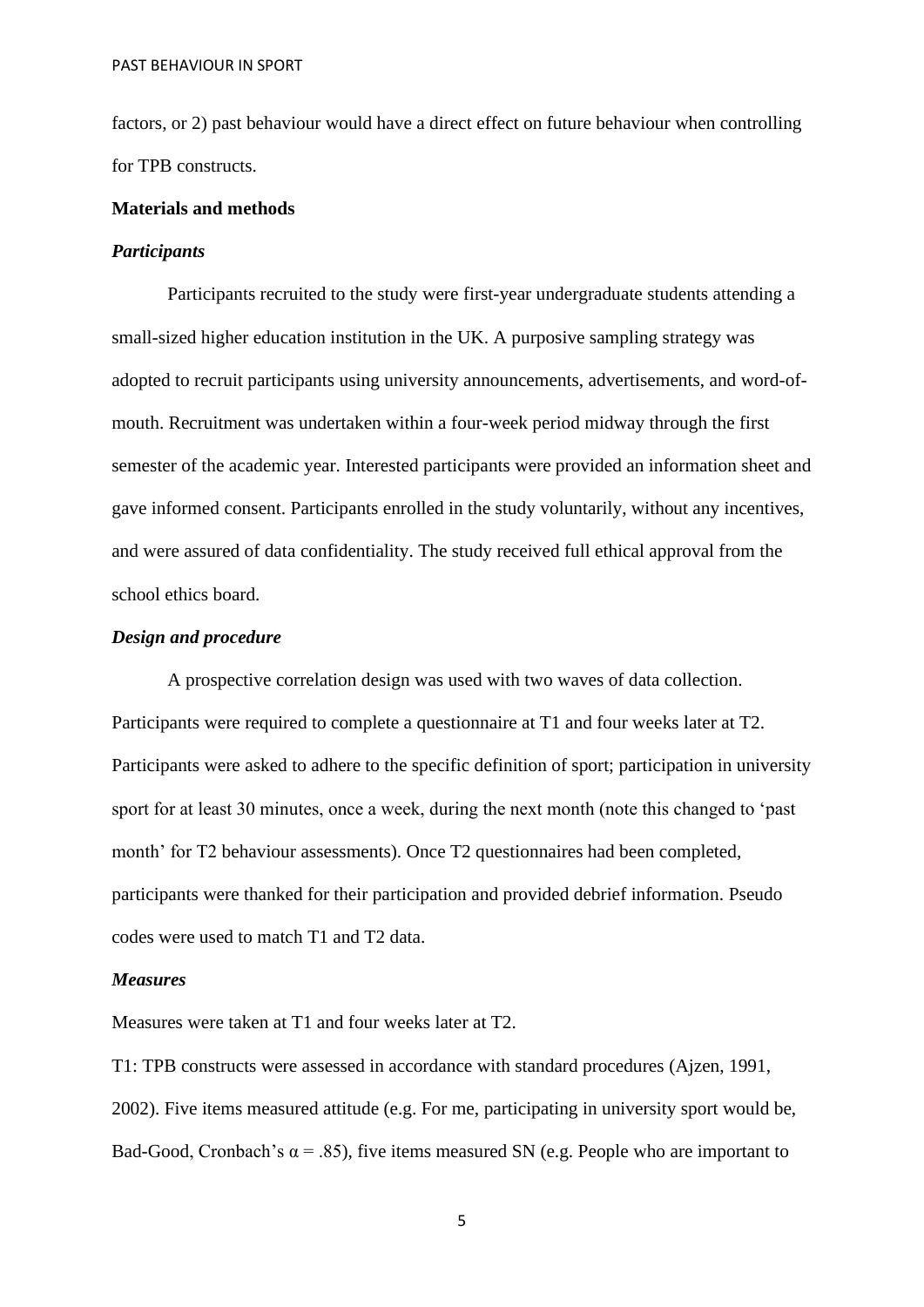me think I should participate in sport at university, Disagree-Agree, Cronbach's  $\alpha = .74$ ), seven items measured PBC (e.g. For me, participating in sport at university would be, Very difficult-Very easy, Cronbach's  $\alpha$  = .86), and three items measured intention (e.g. I intend to participate in sport at university, Strongly agree-Strongly disagree, Cronbach's  $\alpha$  = .94). Past behaviour was measured using three items (e.g. I have participated in sport on all four weeks during the past month, True-False, Cronbach's  $\alpha$  = .93). All items used 7-point Likert scales varying in direction. Measures of age and sex were also taken at T1.

T2: Three items measured behaviour at T2. Two items used 7-point Likert scales (e.g. During the past month, I participated in sport on all four weeks, True-False) and one item asked participants to report the number of weeks they had participated in sport (e.g. How often have you participated in sport in the last four weeks, Never-On all four weeks, Cronbach's  $\alpha$  = .91).

## *Data analysis*

Negatively worded items were reversed when required, meaning lower responses represented negative perceptions and higher scores reflected positive perceptions. The mean of each item representing the same construct were summed and averaged to provide an overall score for each construct. The three items assessing T2 behaviour were standardized and summed and averaged into a single z-score.

Variance-based structural equation modelling (VB-SEM) was used to test the hypothesized models (see Figure 1 and Figure 2). Models were tested using the Warp PLS v7.0 software (Kock, 2020). The first model examined the relationships between TPB constructs and behaviour. Specifically, this tested the direct effects of attitude, SN, and PBC on intention, and the direct effects of intention and PBC on behaviour. Model one also tested the indirect effects of attitude, SN, and PBC on behaviour through intention. The second model included past behaviour and tested multiple direct and indirect effects. In addition to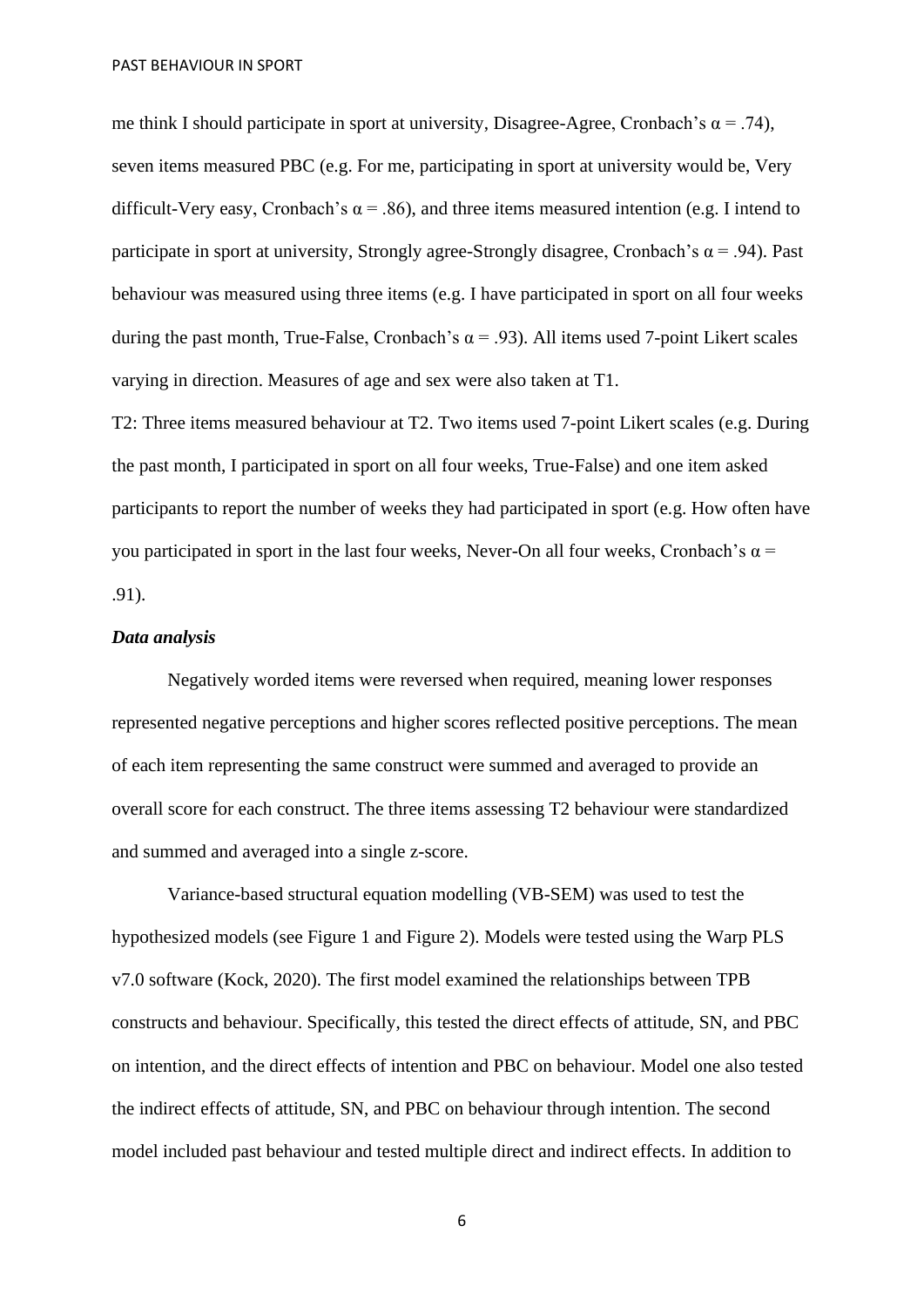the direct effects tested in the first model, Model 2 examined the direct effects of past behaviour on attitude, SN, PBC, intention, and behaviour. Model 2 also tested the indirect effects of past behaviour on intention and behaviour through TPB constructs.

The validity of the measures was examined to ensure the validity of the measurement model. The factor of each indicator on the corresponding latent factor was expected to be greater than .700, and the average variance extracted (AVE), which examines whether the items account for sufficient variance in the factor, to be greater than .500. Multiple criteria was used to examine the overall model fit: the goodness-of-fit (GoF) index with values of .100, .250, and .360 equate to small, medium, and large effect sizes, respectively; the average path coefficient (APC) and the average R2 (ARS) should be different from zero for an adequately-fitting model; and for a well-fitting model, the values of the average variance inflation factor for model parameters (AVIF) should be less than 5.000 (Kock, 2020).

[Insert Figure 1 and Figure 2 near here]

#### **Results**

#### *Participants*

Data was completed by 286 participants at T1 ( $n = 118$  males, 168 females;  $M =$ 19.09 years,  $SD = 2.62$ , range = 18-40) and 231 participants at T2 ( $n = 99$  males, 132 females;  $M = 19.02$  years,  $SD = 2.27$ , range = 18-40) (19.2% attrition). To check whether there were differences between those completing and not completing T2 questionnaires, a MANOVA was conducted with T1 age, past behaviour, attitude, SN, PBC, and intention as the dependent variables and status of participation (completers and non-completers) as the independent variable. There were no significant differences between study participants, *F*(6, 279) = 1.28; Wilks'  $\Lambda$ = .97,  $p = 0.26$ ;  $np2 = 0.02$ . A chi square test also revealed no significant differences in attrition between sex  $(\chi^2(1, N = 286) = 1.26, p = .26)$ . Due to these lack of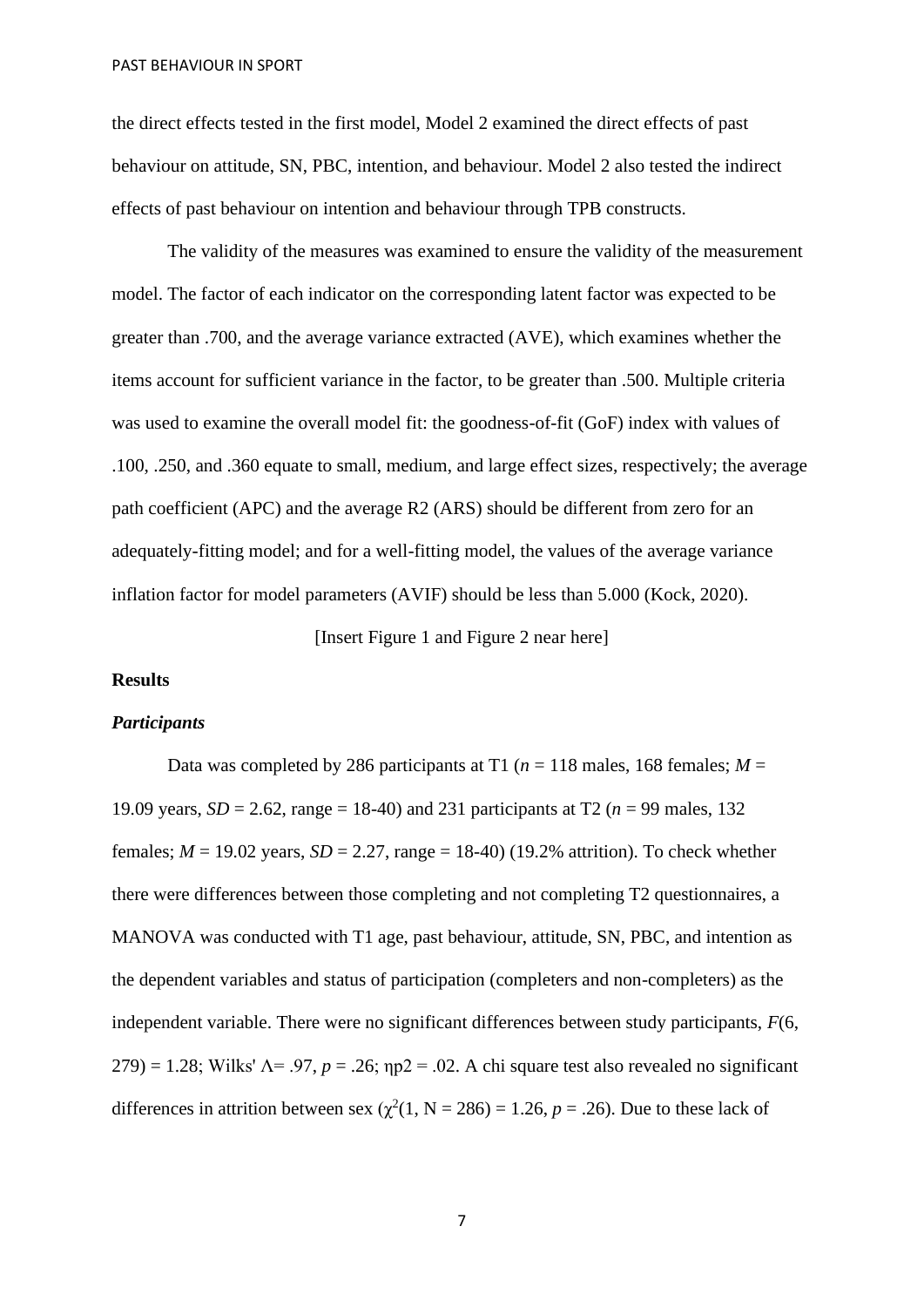differences, hierarchical regression was used to impute missing data. All data were normally distributed.

#### *Model checks*

VB-SEM was used to confirm the validity of the measurement model. Factor loadings for the latent factors exceeded the .700 criterion and all AVE values were above .500. Indicators of overall model fit were found to be acceptable for both Model 1 (GoF Index  $=$ .642; APC = .355, *p* < .001; ARS = .577, *p* < .001; AVIF = 2.196) and Model 2 (GoF Index =  $.515$ ; APC = .315,  $p < .001$ ; ARS = .351,  $p < .001$ ; AVIF = 1.700).

## *Model tests*

The results from the path analysis can be seen in Table 1 which includes the standardized path coefficients, confidence intervals, and test statistics for the direct, indirect, and total effects for Models 1 and 2. Statistically significant effects are shown in Figures 3 (Model 1) and 4 (Model 2).

*Model 1*. Model 1 examined the effects of TPB constructs on behaviour (Figure 3). The data showed statistically significant direct effects of attitude, SN, and PBC on intention, and significant direct effects of PBC and intention on behaviour. Moreover, the data showed the impact of all social cognitive constructs on behaviour to be mediated through intention. Overall, the model accounted for 59% of the variance in intention and 42% of the variance in behaviour.

*Model 2***.** Model 2 examined the effects of past behaviour on TPB constructs and behaviour. When past behaviour was included in the model, similar direct and indirect effects were found for TPB constructs on intention and behaviour as was demonstrated in Model 1, although the inclusion of past behaviour attenuated all effects. Past behaviour had a significant direct effect on TPB constructs and intention, but the path to behaviour was not significant. All indirect effects between past behaviour and intention through TPB constructs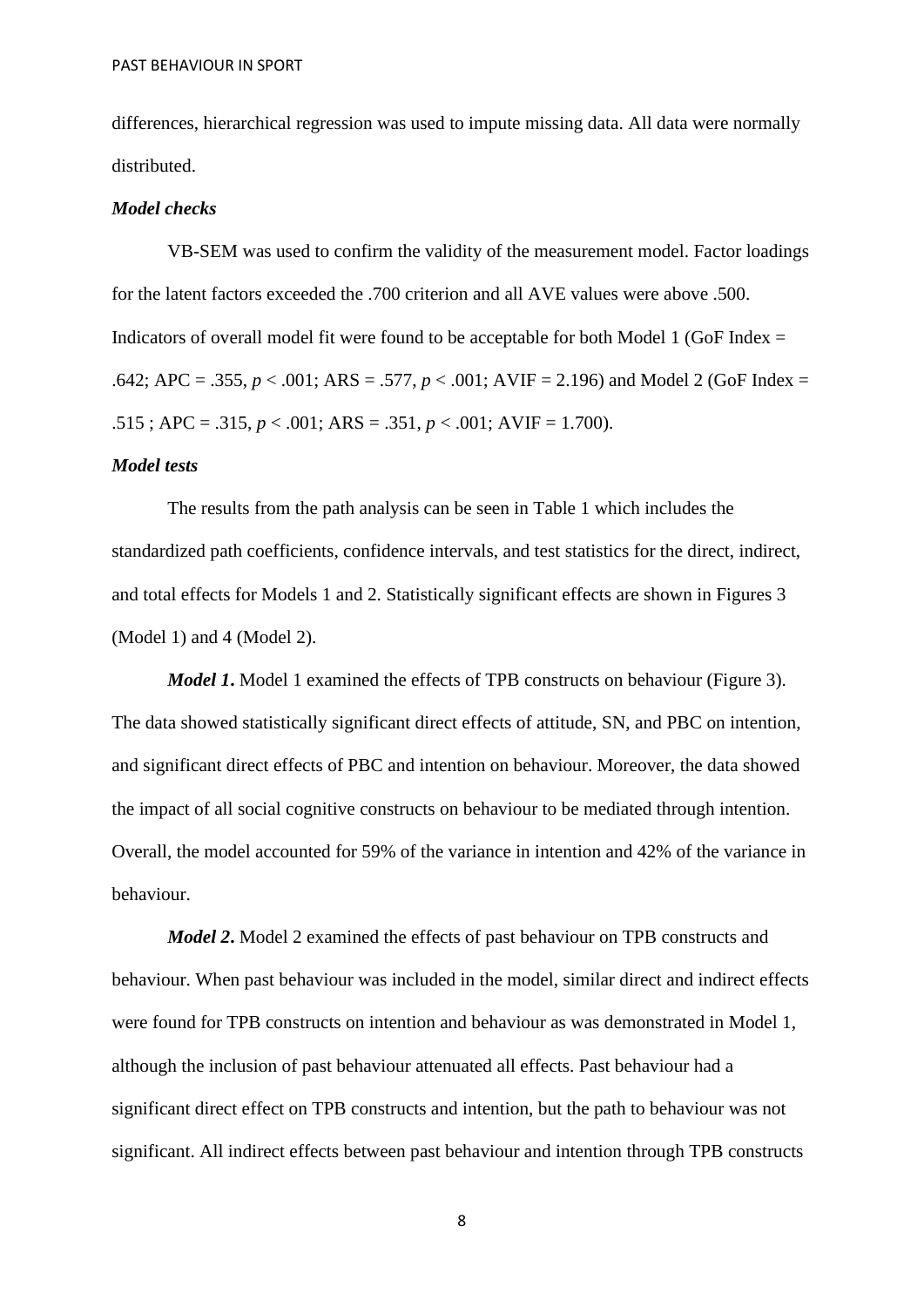and past behaviour and behaviour through intention were significant. The variance explained in intention and behaviour increased to 68% and 43%, respectively.

> [Insert Table 1 near here] [Insert Figure 3 and Figure 4 near here]

### **Discussion**

The study examined the influence of past behaviour on key social cognitive constructs and sports participation in transitioning university students. Model 1 showed all constructs significantly predicted intention, with SN demonstrating the largest beta weight. Previous studies have found attitude to influence intentions towards sport and physical activity (Gucciardi & Jackson, 2015; Hagger et al., 2002). However, students in the first year of study are still forming new social bonds and may be significantly influenced by the perceptions of others. The variance accounted for in behaviour was also high and the key predictors of behaviour were significant. This suggests both intentions and perceptions of control have significant influence on sports participation, and that targeting key social cognition constructs could have utility in changing behaviour. Additionally, the mediation of attitude, SN, and PBC to behaviour through intention supports key TPB propositions (Ajzen, 1991).

The inclusion of past behaviour in Model 2 explained an additional 9% of the variance in intention. Past behaviour had significant direct effects on all TPB constructs and significant indirect effects on intention through model antecedents. Moreover, the direct effects of these constructs on intention found in Model 1 were attenuated, although these paths remained significant. Taken together, these findings suggest past behaviour has a direct effect on intention which is mediated by TPB mechanisms. The indirect effect of past behaviour to behaviour through social cognition constructs likely represents the extent to which past behaviour reflects previous reasoned, deliberation over performing sport in the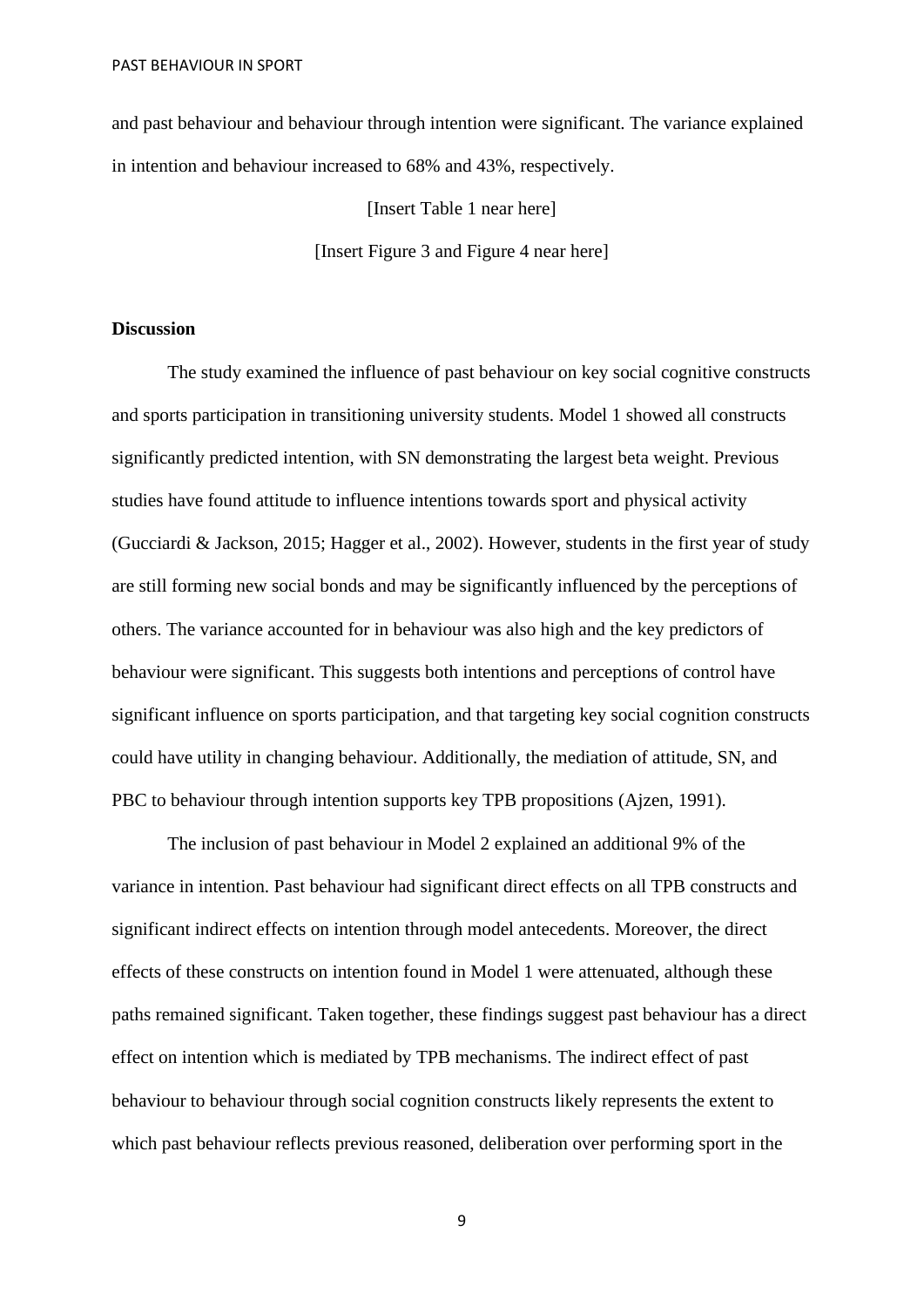future. The inclusion of past behaviour had a modest increase in the variance explained in behaviour (1%) and no direct effect for past behaviour on behaviour in Model 2 was found. A significant total effect without a significant direct effect for past behaviour on behaviour suggests full mediation of TPB constructs. The results therefore support TPB assertions that the influence of past behaviour is mediated through theory constructs (Ajzen, 1991). Ouellette and Wood (1998) posit novel behaviours undertaken in unstable contexts and not learned are influenced by social cognitive constructs. The present study examined the behaviours of transitioning students who are entering unfamiliar environments and forming new behaviours. Findings could therefore reflect this period of transition. It would be interesting for research to examine whether other health behaviours undertaken during the transitional year are also influenced more by conscious processes.

Alternatively, the results could reflect the behaviour examined. Previous studies have found a residual effect of past behaviour in more habitual behaviours such as fruit and vegetable consumption (e.g. Brown et al., 2018) and alcohol intake (Conner et al., 1999). It could be contended that sport participation requires more conscious deliberation, such as planning the actions involved in the activities (e.g. arranging teams and equipment) and is therefore less automatic than these behaviours. Future research should establish which specific health behaviours are directly affected by past behaviour.

The findings have important implications for promotion efforts geared towards sports participation in university students. Results suggest interventions should specifically target the approval of significant others whilst ensuring perceptions of control are high. Intervention designers could adopt relevant behaviour change methods and techniques when targeting these mechanisms ((Kok et al., 2016; Michie et al., 2013). For example, the techniques 'information about others' approval' and 'social comparison' could be used to manipulate the perceptions of others. Moreover, given there are many factors that could make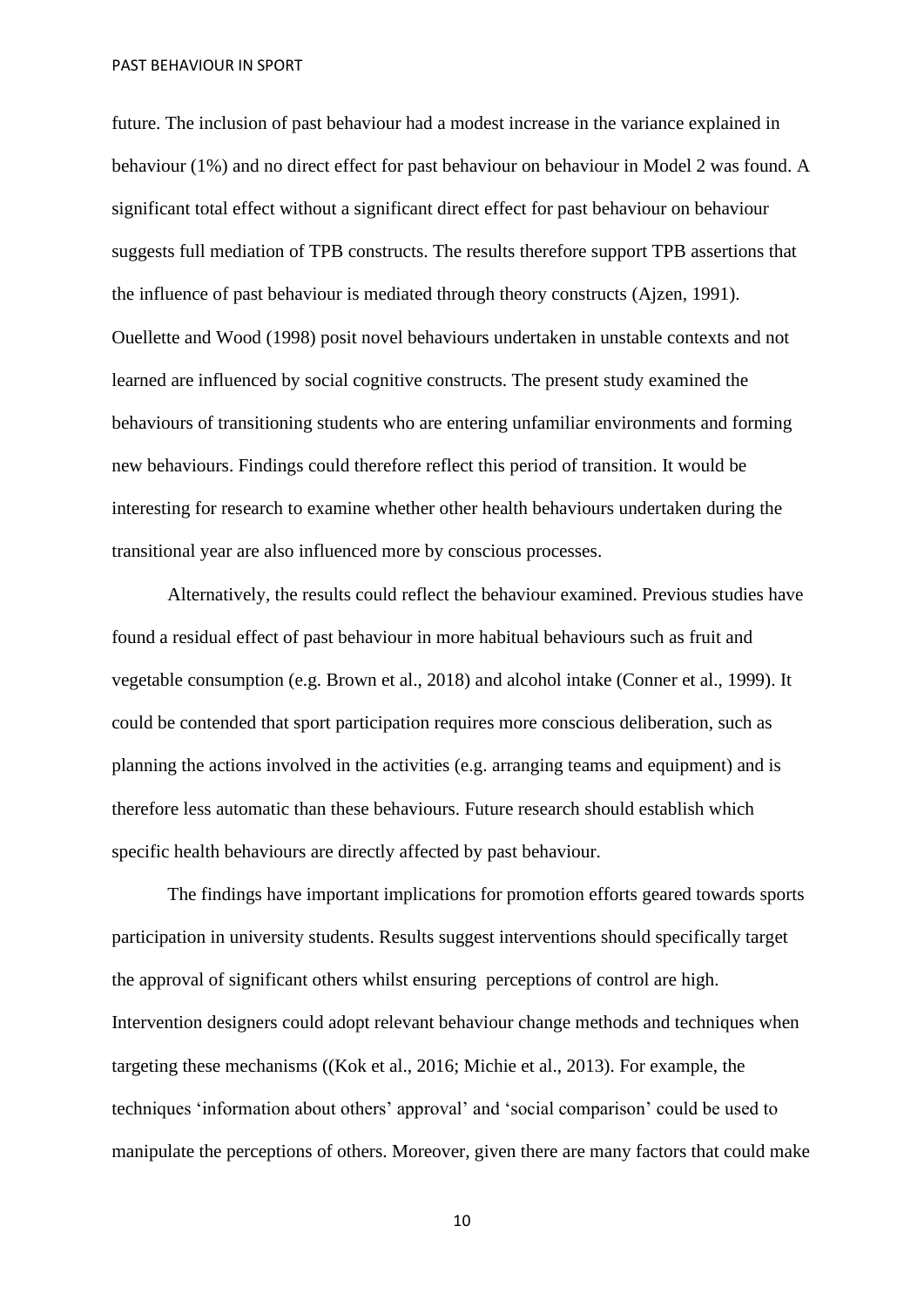it difficult for transitioning students to participate in sport, perceptions of control could be targeted by engaging in 'action planning' or through 'behavioural practice/rehearsal'.

#### *Strengths and limitations*

There are a number of strengths attached to the study. First, the study examined the mediating effects of TPB variables using path analysis and therefore tested theoretical model assumptions. Second, the study specifically examined the role of past behaviour relating to key social cognitive constructs and sports participation. This type of research has been lacking but is necessary for understanding the mechanisms underlying behaviour. Finally, the study investigated a behaviour that has important health benefits, especially for students entering university.

Despite these strengths, the study is not without limitations. First, the adopted prospective correlational design means causality cannot be inferred from the data. Experimental evidence is needed to confirm the findings. Second, although mentioned as a strength, the focus on first-year students limits generalizability of study findings. It would be fruitful to examine the mechanisms underlying sports participation in different university years to understand whether reasoned, deliberative processes give way to automatic and habitual mechanisms once sports participation becomes dependent on situational cues over time. Finally, the study used self-report to assess the variants of behaviour which may have led to bias (Althubaiti, 2016). Studies may seek to gain objective measures of sports participation using registers or swipe cards, if appropriate.

## **Conclusion**

The study examined the relationship between past behaviour, TPB constructs, and sports participation in transitioning university students. The TPB was found to provide a good account of sports participation and its key tenets were supported. When past behaviour was included, the influence of TPB constructs remained and the path from past behaviour to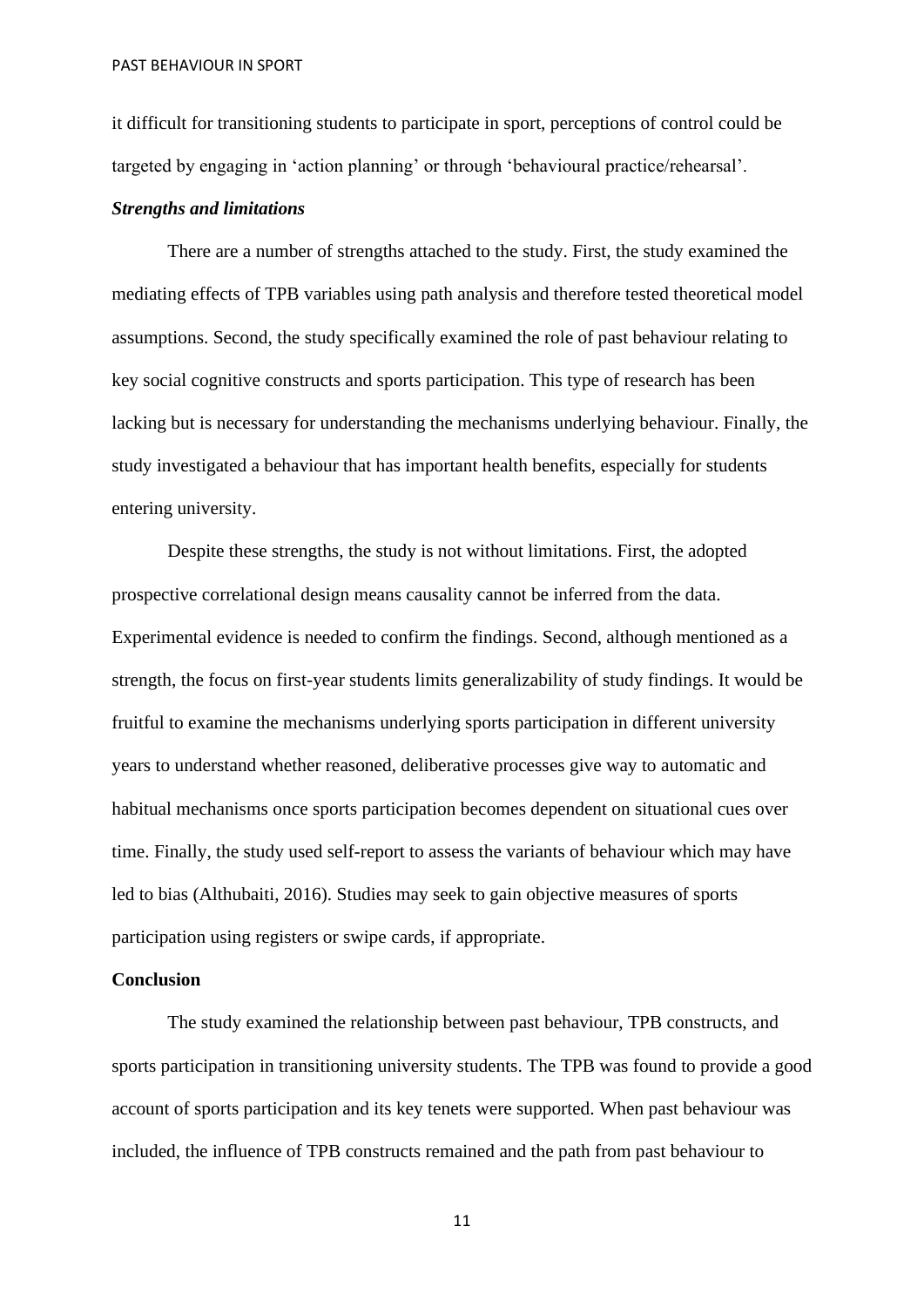behaviour was fully mediated by TPB mechanisms. Targeting social cognitive factors may be more beneficial to promoting participation in sport within transitioning university students than features of automaticity and habit.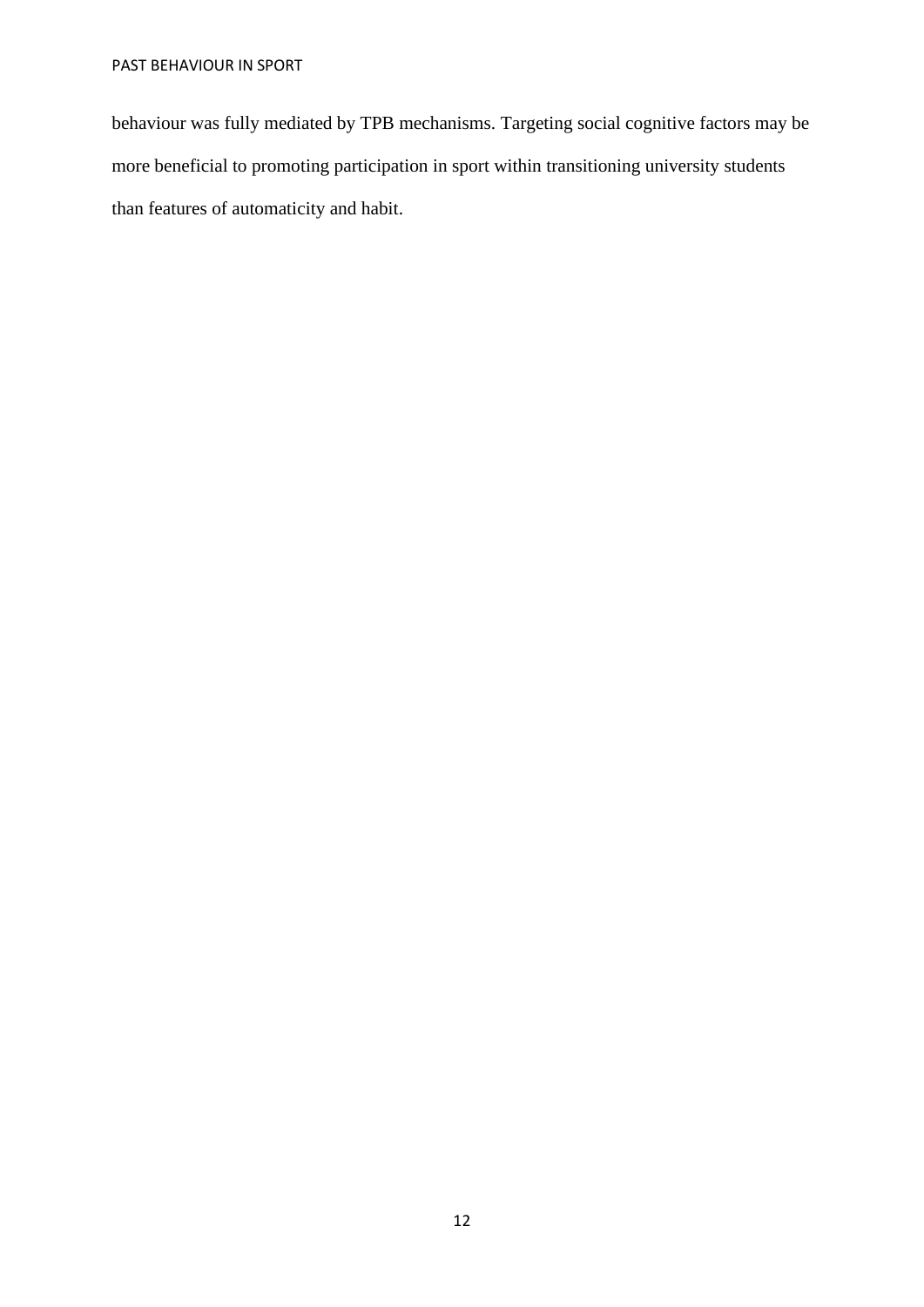# **References**

- Ajzen, I. (1991). The theory of planned behavior. *Organizational Behavior and Human Decision Processes*, *50*(2), 179-211. [https://doi.org/https://doi.org/10.1016/0749-5978\(91\)90020-T](https://doi.org/https:/doi.org/10.1016/0749-5978(91)90020-T)
- Ajzen, I. (2002). *Constructing a TPB Questionnaire: Conceptual and Methodological Considerations*. Retrieved from<https://people.umass.edu/~aizen/pdf/tpb.measurement.pdf>
- Althubaiti, A. (2016). Information bias in health research: definition, pitfalls, and adjustment methods. *Journal of multidisciplinary healthcare*, *9*, 211-217. <https://doi.org/10.2147/JMDH.S104807>
- Armitage, C. J., & Conner, M. (2001). Efficacy of the Theory of Planned Behaviour: a meta-analytic review. *British Journal of Social Psychology*, *40*(4), 471-499. <https://doi.org/10.1348/014466601164939>
- Brown, D. J., Hagger, M. S., Morrissey, S., & Hamilton, K. (2018). Predicting fruit and vegetable consumption in long-haul heavy goods vehicle drivers: Application of a multi-theory, dualphase model and the contribution of past behaviour. *Appetite*, *121*, 326-336. <https://doi.org/10.1016/j.appet.2017.11.106>
- Buckworth, J., Dishman, R. K., O'Connor, P. J., & Tomporowski, P. D. (2013). *Exercise psychology, 2nd ed* [doi:10.5040/9781492595502]. Human Kinetics. <https://doi.org/10.5040/9781492595502>
- Cameron, D., Epton, T., Norman, P., Sheeran, P., Harris, P. R., Webb, T. L., Julious, S. A., Brennan, A., Thomas, C., Petroczi, A., Naughton, D., & Shah, I. (2015). A theory-based online health behaviour intervention for new university students (U@Uni:LifeGuide): results from a repeat randomized controlled trial. *Trials*, *16*, 555[. https://doi.org/10.1186/s13063-015-1092-4](https://doi.org/10.1186/s13063-015-1092-4)
- Conner, M., & Armitage, C. J. (1998). Extending the Theory of Planned Behavior: A Review and Avenues for Further Research. *Journal of Applied Social Psychology*, *28*(15), 1429-1464. <https://doi.org/10.1111/j.1559-1816.1998.tb01685.x>
- Conner, M., & Norman, P. (2015). *Predicting and Changing Health Behaviour: Research and Practice with Social Cognition Models, 3rd Edition* [doi:10.1036/9780335263790]. Open University Press.<https://doi.org/doi:10.1036/9780335263790>
- Conner, M., Warren, R., Close, S., & Sparks, P. (1999). Alcohol Consumption and the Theory of Planned Behavior: An Examination of the Cognitive Mediation of Past Behaviorid. *Journal of Applied Social Psychology*, *29*(8), 1676-1704. [https://doi.org/10.1111/j.1559-](https://doi.org/10.1111/j.1559-1816.1999.tb02046.x) [1816.1999.tb02046.x](https://doi.org/10.1111/j.1559-1816.1999.tb02046.x)
- Crombie, A. P., Ilich, J. Z., Dutton, G. R., Panton, L. B., & Abood, D. A. (2009). The freshman weight gain phenomenon revisited. *Nutrition Reviews*, *67*(2), 83-94. <https://doi.org/10.1111/j.1753-4887.2008.00143.x>
- Crozier, A. J., Gierc, M. S., Locke, S. R., & Brawley, L. R. (2015). Physical Activity in the Transition to University: The Role of Past Behavior and Concurrent Self-regulatory Efficacy. *Journal of American College Health*, *63*(6), 380-387.<https://doi.org/10.1080/07448481.2015.1042880>
- Gardner, B. (2015). A review and analysis of the use of 'habit' in understanding, predicting and influencing health-related behaviour. *Health Psychology Review*, *9*(3), 277-295. <https://doi.org/10.1080/17437199.2013.876238>
- Gardner, B., Phillips, L. A., & Judah, G. (2016). Habitual instigation and habitual execution: Definition, measurement, and effects on behaviour frequency. *British Journal of Health Psychology*, *21*(3), 613-630.<https://doi.org/10.1111/bjhp.12189>
- Goldstein, C. M., Xie, S. S., Hawkins, M. A. W., & Hughes, J. W. (2015). Reducing Risk for Cardiovascular Disease:Negative Health Behaviors in College Students. *Emerging Adulthood*, *3*(1), 24-36.<https://doi.org/10.1177/2167696814536894>
- Gucciardi, D. F., & Jackson, B. (2015). Understanding sport continuation: An integration of the theories of planned behaviour and basic psychological needs. *Journal of Science and Medicine in Sport*, *18*(1), 31-36. [https://doi.org/https://doi.org/10.1016/j.jsams.2013.11.011](https://doi.org/https:/doi.org/10.1016/j.jsams.2013.11.011)
- Hagger, M. S. (2019). Habit and physical activity: Theoretical advances, practical implications, and agenda for future research. *Psychology of Sport and Exercise*, *42*, 118-129. [https://doi.org/https://doi.org/10.1016/j.psychsport.2018.12.007](https://doi.org/https:/doi.org/10.1016/j.psychsport.2018.12.007)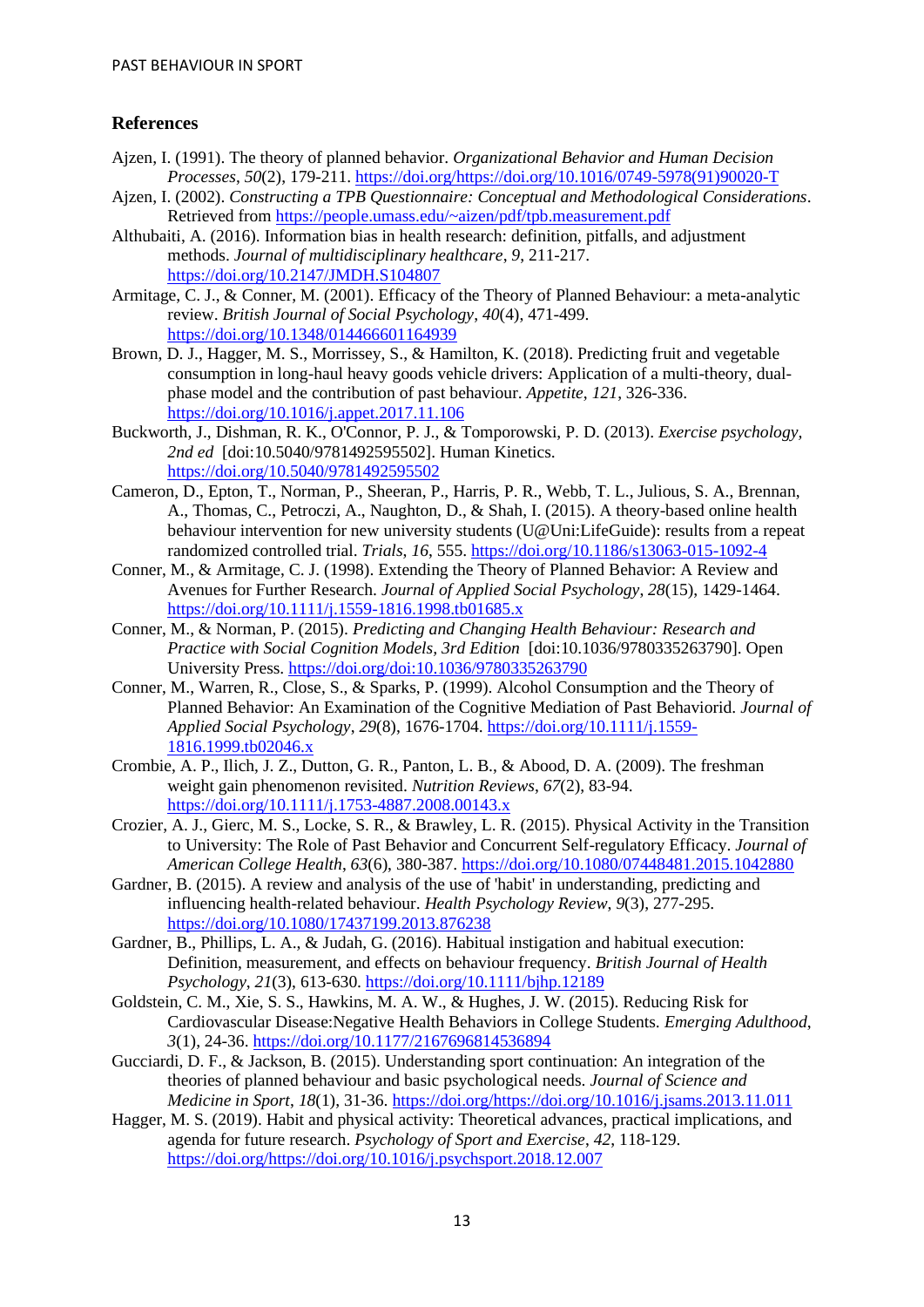- Hagger, M. S., Chan, D. K. C., Protogerou, C., & Chatzisarantis, N. L. D. (2016). Using meta-analytic path analysis to test theoretical predictions in health behavior: An illustration based on metaanalyses of the theory of planned behavior. *Preventive Medicine*, *89*, 154-161. <https://doi.org/10.1016/j.ypmed.2016.05.020>
- Hagger, M. S., Chatzisarantis, N. L. D., & Biddle, S. J. H. (2002). A meta-analytic review of the theories of reasoned action and planned behavior in physical activity: Predictive validity and the contribution of additional variables. *Journal of Sport & Exercise Psychology*, *24*(1), 3-32. <https://doi.org/10.1123/jsep.24.1.3>
- Hagger, M. S., Polet, J., & Lintunen, T. (2018). The reasoned action approach applied to health behavior: Role of past behavior and tests of some key moderators using meta-analytic structural equation modeling. *Social Science and Medicine*, *213*, 85-94. <https://doi.org/10.1016/j.socscimed.2018.07.038>
- Kock, N. (2020). *WarpPLS User Manual: Version 7.0*. ScriptWarp Systems.
- Kok, G., Gottlieb, N. H., Peters, G. J., Mullen, P. D., Parcel, G. S., Ruiter, R. A., Fernández, M. E., Markham, C., & Bartholomew, L. K. (2016). A taxonomy of behaviour change methods: an Intervention Mapping approach. *Health Psychology Review*, *10*(3), 297-312. <https://doi.org/10.1080/17437199.2015.1077155>
- McEachan, R. R. C., Conner, M., Taylor, N. J., & Lawton, R. J. (2011). Prospective prediction of health-related behaviours with the Theory of Planned Behaviour: a meta-analysis. *Health Psychology Review*, *5*(2), 97-144.<https://doi.org/10.1080/17437199.2010.521684>
- Michie, S., Richardson, M., Johnston, M., Abraham, C., Francis, J., Hardeman, W., Eccles, M. P., Cane, J., & Wood, C. E. (2013). The behavior change technique taxonomy (v1) of 93 hierarchically clustered techniques: building an international consensus for the reporting of behavior change interventions. *Annals of Behavioral Medicine*, *46*(1), 81-95. <https://doi.org/10.1007/s12160-013-9486-6>
- Norman, P., Conner, M., & Bell, R. (2000). The Theory of Planned Behaviour and exercise: Evidence for the moderating role of past behaviour. *British Journal of Health Psychology*, *5*(3), 249- 261.<https://doi.org/10.1348/135910700168892>
- Ouellette, J. A., & Wood, W. (1998). Habit and intention in everyday life: The multiple processes by which past behavior predicts future behavior. *Psychological Bulletin*, *124*(1), 54-74. <https://doi.org/10.1037/0033-2909.124.1.54>
- Steptoe, A., Wardle, J., Cui, W., Bellisle, F., Zotti, A. M., Baranyai, R., & Sanderman, R. (2002). Trends in smoking, diet, physical exercise, and attitudes toward health in European university students from 13 countries, 1990-2000. *Preventive Medicine*, *35*(2), 97-104. <https://doi.org/10.1006/pmed.2002.1048>
- Webber, D. J., & Mearman, A. (2009). Student participation in sporting activities. *Applied Economics*, *41*(9), 1183-1190.<https://doi.org/10.1080/00036840601019216>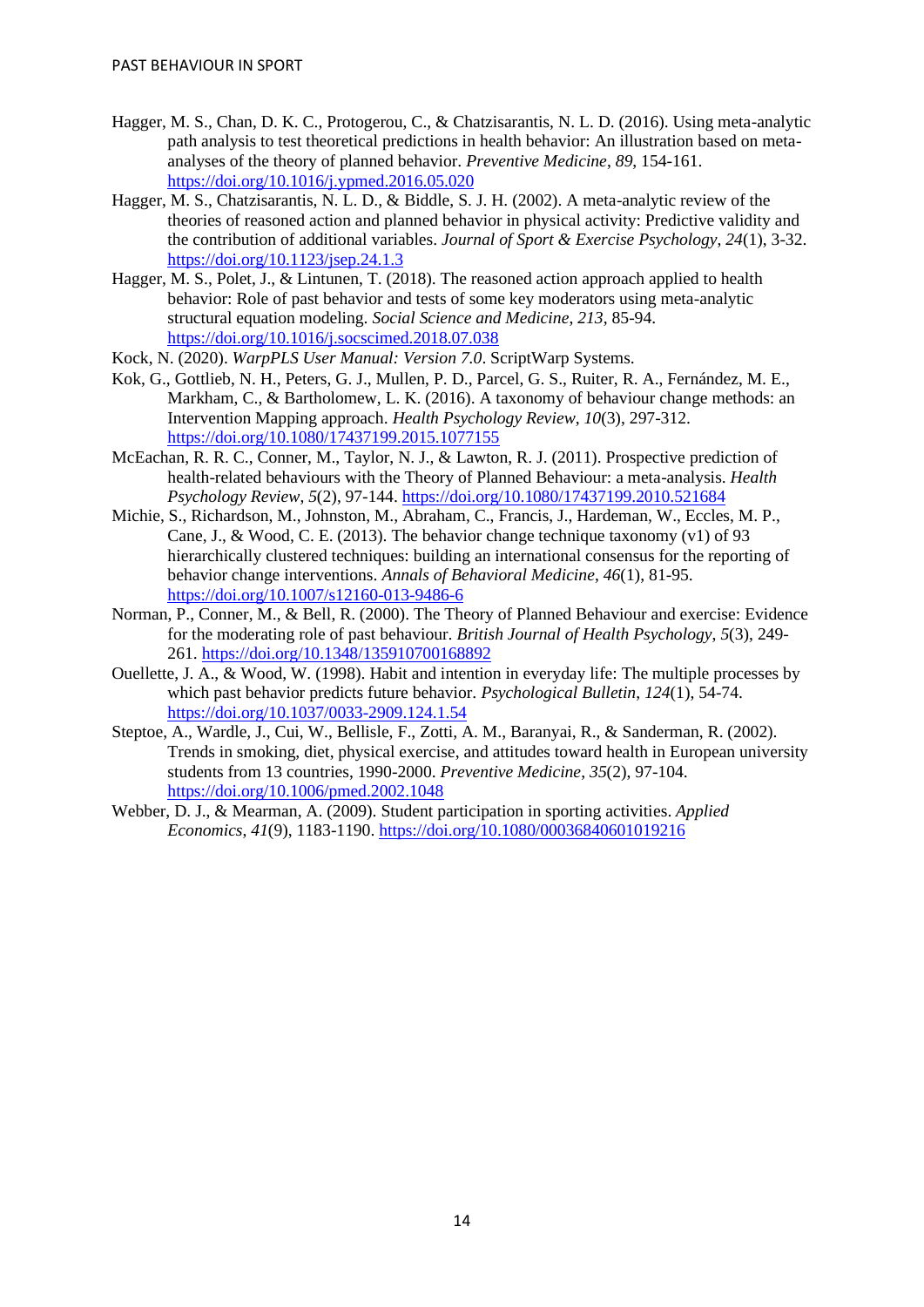# **Tables**

# Table 1.

*Standardized Path Coefficients and 95% Confidence Intervals from Structural Equation Models excluding (model 1) and including (model 2) past behaviour*.

| Effect           |                                                                   | Model excluding past behaviour |       |       |                  | Model including past behaviour |          |       |                  |
|------------------|-------------------------------------------------------------------|--------------------------------|-------|-------|------------------|--------------------------------|----------|-------|------------------|
|                  |                                                                   | β                              | 95%CI |       | $\boldsymbol{p}$ | β                              | 95%CI    |       | $\boldsymbol{p}$ |
|                  |                                                                   |                                | LL    | UL    |                  |                                | LL       | UL    |                  |
| Direct effects   |                                                                   |                                |       |       |                  |                                |          |       |                  |
|                  | Attitude $\rightarrow$ Intention                                  | $.331***$                      | 0.221 | 0.441 | < .001           | $.284***$                      | 0.196    | .0372 | < .001           |
|                  | $SN \rightarrow$ Intention                                        | $.353***$                      | 0.243 | 0.462 | < .001           | $.242***$                      | 0.141    | 0.343 | < .001           |
|                  | $PBC \rightarrow Intention$                                       | $.244***$                      | 0.132 | 0.355 | < .001           | $.170***$                      | 0.076    | 0.263 | < .001           |
|                  | Intention $\rightarrow$ Behaviour                                 | .339***                        | 0.230 | 0.449 | < .001           | .293***                        | 0.172    | 0.415 | < .001           |
|                  | $PBC \rightarrow Behaviour$                                       | .508***                        | 0.401 | 0.615 | < .001           | $.507***$                      | 0.399    | 0.614 | < .001           |
|                  | $PB \rightarrow$ Attitude                                         |                                |       |       |                  | $.392***$                      | 0.309    | 0.475 | < .001           |
|                  | $PB \rightarrow SN$                                               | $---$                          | ----  | ----  | ----             | $.468***$                      | 0.373    | 0.564 | < .001           |
|                  | $PB \rightarrow PBC$                                              |                                |       |       | ----             | $.366***$                      | 0.270    | 0.463 | < .001           |
|                  | $PB \rightarrow Intention$                                        |                                |       |       | ----             | $.360***$                      | 0.270    | 0.450 | < .001           |
|                  | $PB \rightarrow Behaviour$                                        |                                |       | ----  |                  | .070                           | $-0.030$ | 0.170 | .085             |
| Indirect effects |                                                                   |                                |       |       |                  |                                |          |       |                  |
|                  | Attitude $\rightarrow$ Intention $\rightarrow$ Behaviour          | $.112**$                       | 0.032 | 0.192 | .003             | $.083***$                      | 0.040    | 0.126 | < .001           |
|                  | $SN \rightarrow$ Intention $\rightarrow$ Behaviour                | $.120**$                       | 0.039 | 0.200 | .002             | $.071***$                      | 0.032    | 0.110 | < .001           |
|                  | $PBC \rightarrow Intention \rightarrow Behavior$                  | $.083*$                        | 0.007 | 0.163 | .023             | $.050**$                       | 0.017    | 0.083 | .002             |
|                  | $PB \rightarrow$ attitude $\rightarrow$ Intention                 | $--- -$                        | ----  | ----  | ----             | $.111***$                      | 0.069    | 0.152 | < .001           |
|                  | $PB \rightarrow SN \rightarrow Intention$                         | ----                           | ----  | ----  | ----             | $.113***$                      | 0.021    | 0.203 | < .001           |
|                  | $PB \rightarrow PBC \rightarrow Intention$                        | ----                           |       | ----  | ----             | $.062***$                      | 0.016    | 0.108 | < .001           |
|                  | $PB \rightarrow$ attitude $\rightarrow$ Intention $\rightarrow$   | ----                           |       | ----  | ----             | $.032***$                      | 0.013    | 0.052 | < .001           |
|                  | <b>Behaviour</b>                                                  |                                |       |       |                  |                                |          |       |                  |
|                  | $PB \rightarrow SN \rightarrow$ Intention $\rightarrow$ Behaviour |                                |       |       |                  | $.033***$                      | 0.011    | 0.054 | < .001           |
|                  | $PB \rightarrow PBC \rightarrow Intention \rightarrow Behavior$   | $- - - -$                      |       | ----  |                  | $.018**$                       | 0.004    | 0.031 | .004             |
|                  | $PB \rightarrow PBC \rightarrow Behavior$                         | $- - - -$                      |       | ----  | ----             | $.186***$                      | 0.125    | 0.247 | < .001           |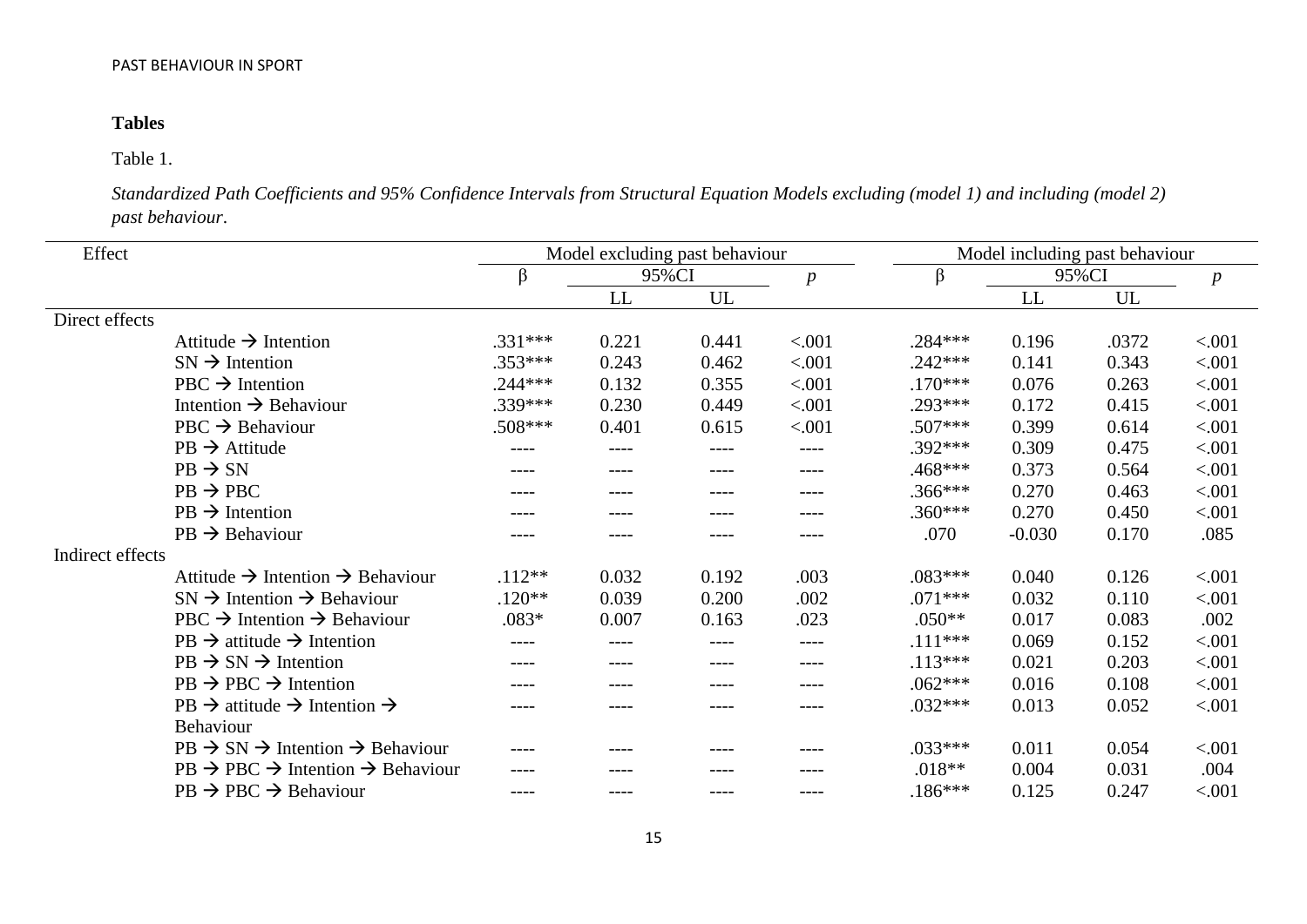|                        | $PB \rightarrow$ Intention $\rightarrow$ Behaviour <sup>a</sup> | ---- |       | ----  | $.105***$ | 0.052     | 0.158   | < 0.001 |
|------------------------|-----------------------------------------------------------------|------|-------|-------|-----------|-----------|---------|---------|
| Total indirect effects |                                                                 |      |       |       |           |           |         |         |
|                        | $PB \rightarrow Intention$                                      | ---- |       | $---$ | $.287***$ | 0.218     | 0.356   | < 0.001 |
|                        | $PB \rightarrow Behaviour$                                      | ---- |       | ----  | $.375***$ | 0.293     | 0.457   | < 0.001 |
| Total effects          |                                                                 |      |       |       |           |           |         |         |
|                        | $PB \rightarrow Intentionb$                                     | ---- |       | ----  | $.647***$ | 0.580     | 0.714   | < 0.001 |
|                        | $PB \rightarrow Behaviour^b$                                    | ---- |       | ----  | $.445***$ | 0.349     | 0.541   | < .001  |
| $R^2$                  |                                                                 |      |       |       |           |           |         |         |
|                        | Intention                                                       | .59  | $---$ | ----  | .68       | $- - - -$ | $- - -$ |         |
|                        | Behaviour                                                       | .42  |       |       | .43       | $- - - -$ | ----    | ----    |

*Note*. β = Standardized path coefficient; 95%CI = 95% confidence interval; *p* = Probability value of standardized path coefficient; \**p* < .05 \*\**p* < .01<sup>\*\*\*</sup> *p* < .001; LL = Lower limit of 95%CI; UL = Upper limit of 95%CI; SN = Subjective norm; PBC = Perceived behavioural control; PB = Past behaviour; <sup>a</sup>Indirect effect of past behaviour on behaviour through intention only; <sup>b</sup>Total effect including direct and indirect effects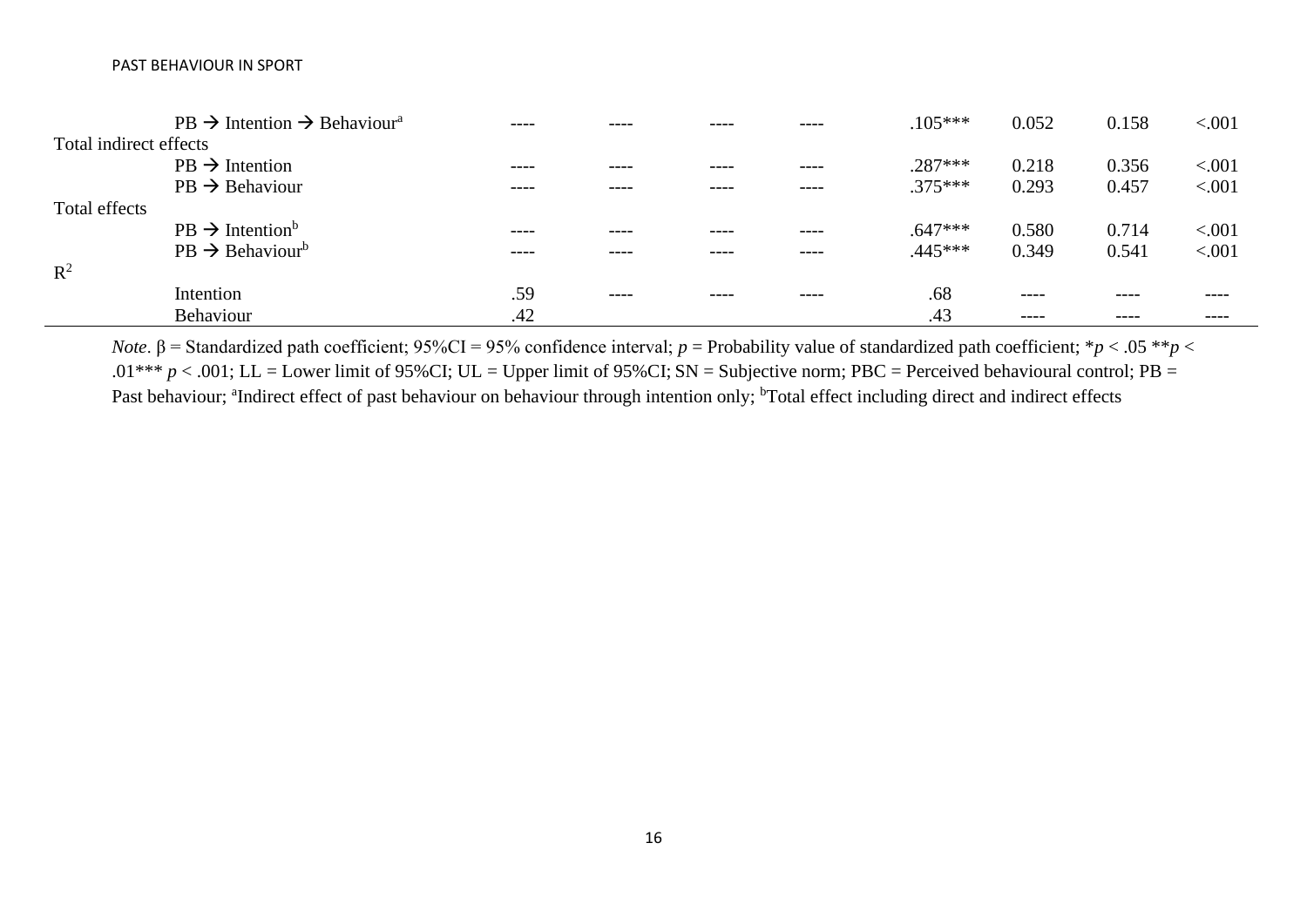# **Figures**

*Figure 1*. The TPB excluding past behaviour (Model 1).

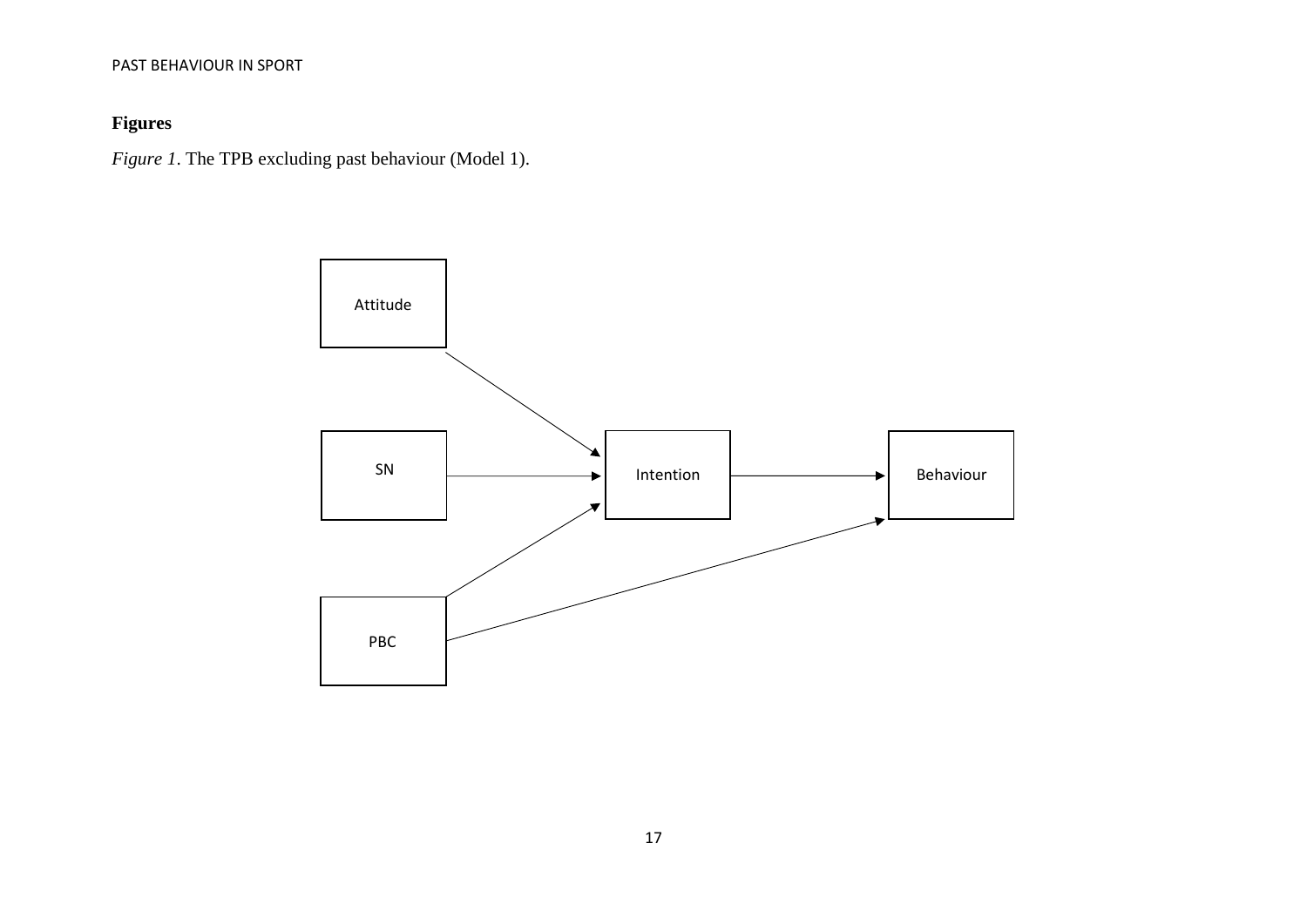*Figure 2*. Proposed model including the TPB and past behaviour (Model 2).

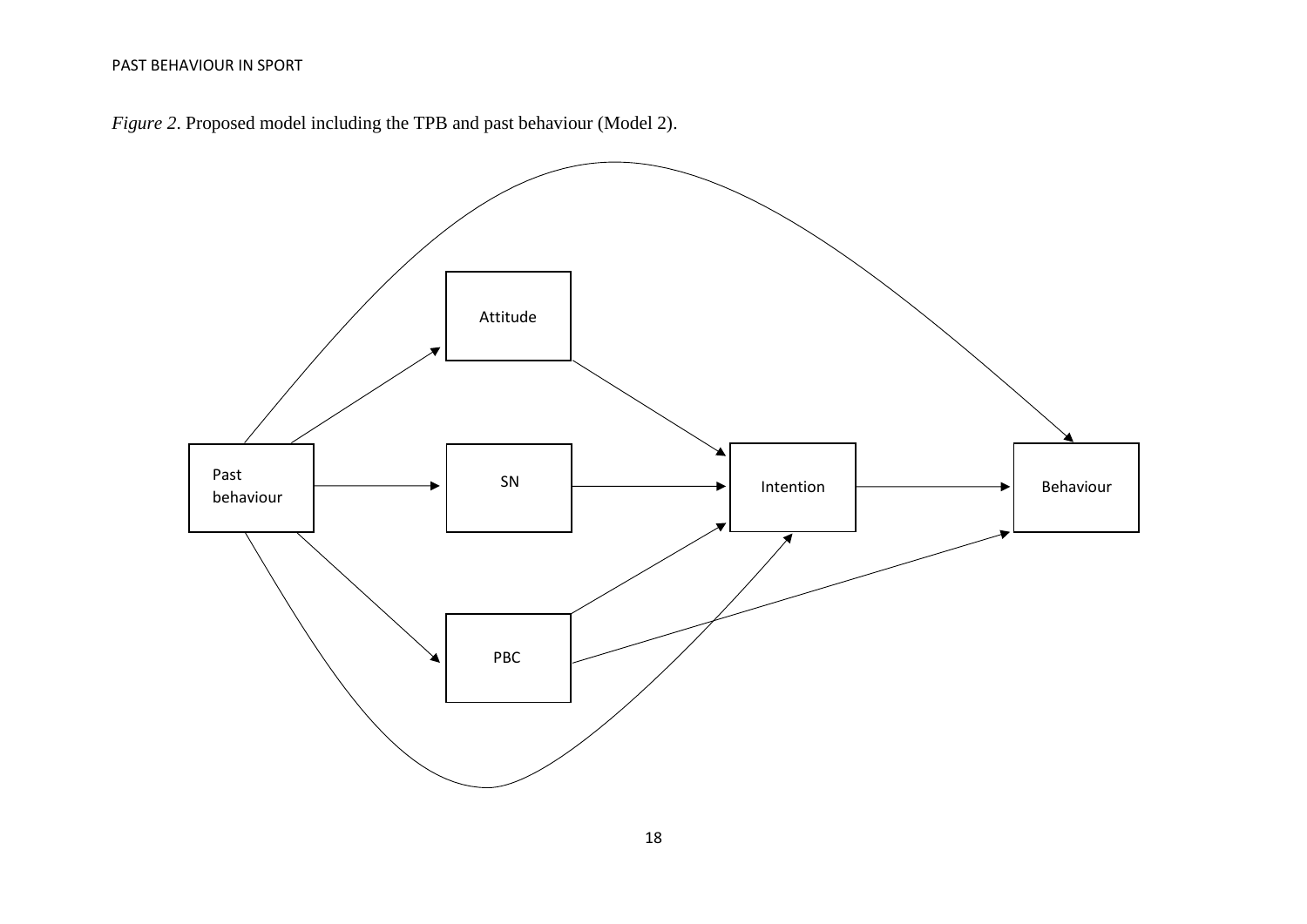*Figure 3*. Path coefficients for the TPB excluding past behaviour (Model 1).